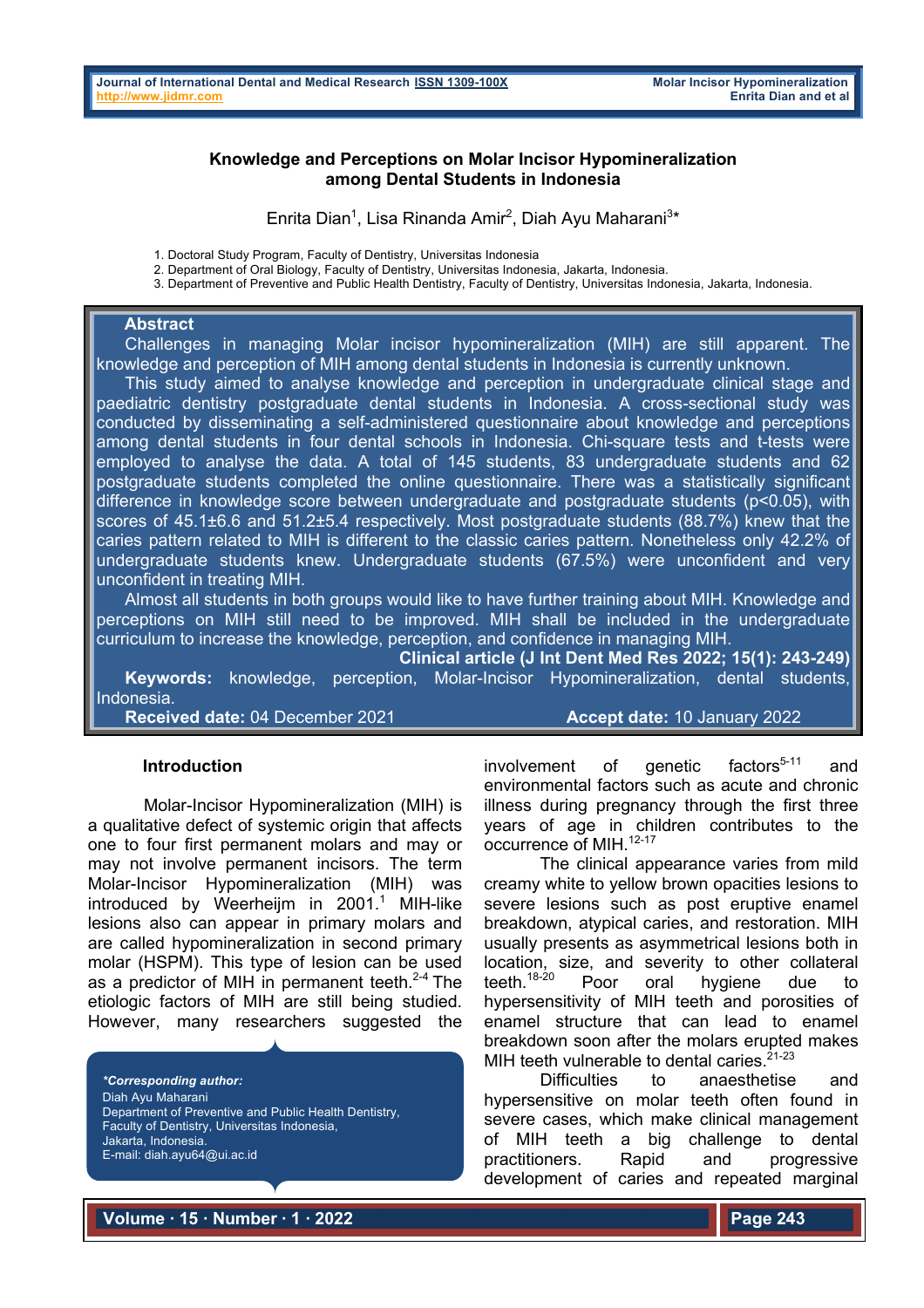breakdown, high level anxiety in children with MIH also determined the success rate of its clinical management.<sup>20</sup>

MIH has a high incidence globally (14.2%), and differs between regions, ranging between 2.4 and 44%.<sup>24-26</sup> Currently, there is scares data on MIH prevalence in Indonesian children. However, caries prevalence in 12-yearold Indonesian school children remained high  $(61\%)$ <sup>27</sup> This might be caused to some undiagnosed developmental enamel defects, such as MIH. In Indonesia, paediatric dentists are trained to provide oral health for children and adolescents. However, the number and distribution of paediatric dentists in Indonesia are not yet sufficient, therefore general practitioners act as primary dental care service.<sup>28</sup>

The knowledge and perception of MIH are related to its recognition by dental practitioners in Indonesia is currently unknown. Previously, it was reported that most of the dental practitioners' experience difficulties in the diagnosis and clinical management of MIH affected teeth.<sup>29</sup> Therefore perception and behaviour of future dentists encounter clinical challenges determined by the knowledge acquisition and experiences gained during their academic and profession years for the under- and postgraduates students.

Growing research in MIH are reported, nonetheless there are limited numbers of MIH studies in Indonesia. Therefore, the aim of this questionnaire-based study was to gain a better understanding of the knowledge and how dental students in Indonesia perceive MIH. In addition, to compare these findings with results of existing international studies.

# **Materials and methods**

Ethical approval was granted by the Research Ethics Committee at the Faculty of Dentistry, Universitas Indonesia. The survey was distributed online using Google Form. Participation was anonymous and voluntary. The study population was undergraduate dental students and paediatric dentistry postgraduate students from four dental schools in Indonesia. Data was collected for four weeks in November-December 2021. A structured questionnaire, modified from Gamboa et  $al^{30}$ , based on previous studies, was employed, and distributed to four dental schools in Indonesia by social media. The questionnaire included sociodemographic data,

questions regarding knowledge, confidence in diagnosing and treating MIH, along with preferences about continuing education and views on the necessity for MIH clinical training. The questionnaire consists of 3 sections, the first section contains sociodemographic data such as age, gender, and qualification. The second section was about knowledge regarding MIH, including questions on the participant's awareness, prevalence, aetiology of MIH, time occurrence, and the difference in caries pattern seen in MIH compared to original caries pattern. Since there was no data of MIH prevalence in Indonesia, therefore the score of prevalence was modified and adjusted to fit local context. The last section consists of the participation's perception, continuing education aspects of MIH and their confidence in diagnosing and managing MIH.

Questionnaire was tested by pilot study conducted among undergraduate dental students, paediatric postgraduate dental students and general dental practitioners and expected to complete the questionnaire in not more than 15 minutes. Clinical photograph used in this study was courtesy from a previous study.<sup>31</sup> The participants consented to participate in this study by filling the consent form prior to the questionnaire. The questionnaire was distributed by social media and the data were analysed using SPSS statistical software with a level of significance set at p<0.05. Chi-squared tests were carried out to compare between variables. The frequency distributions of sociodemographic in each group were tabulated and compared. Distribution and frequency tables were presented for descriptive analysis. Knowledge Score (KS) was computed based on previous studies. There were ten points in the knowledge section, each point was answered and scored a total of 9 points. The KS for each participant was obtained by summing all the 10 points (ranging from 20 to 60). Independent t-test was used to compare the knowledge score between the groups of respondents.

# **Results**

The total number of respondents were 146 dental students, comprising 83 (57.2%) undergraduate students and 62 (42.8%) paediatric dentistry postgraduate students. Only one undergraduate dental student was excluded because consent form and the questionnaire was

**Volume ∙ 15 ∙ Number ∙ 1 ∙ 2022**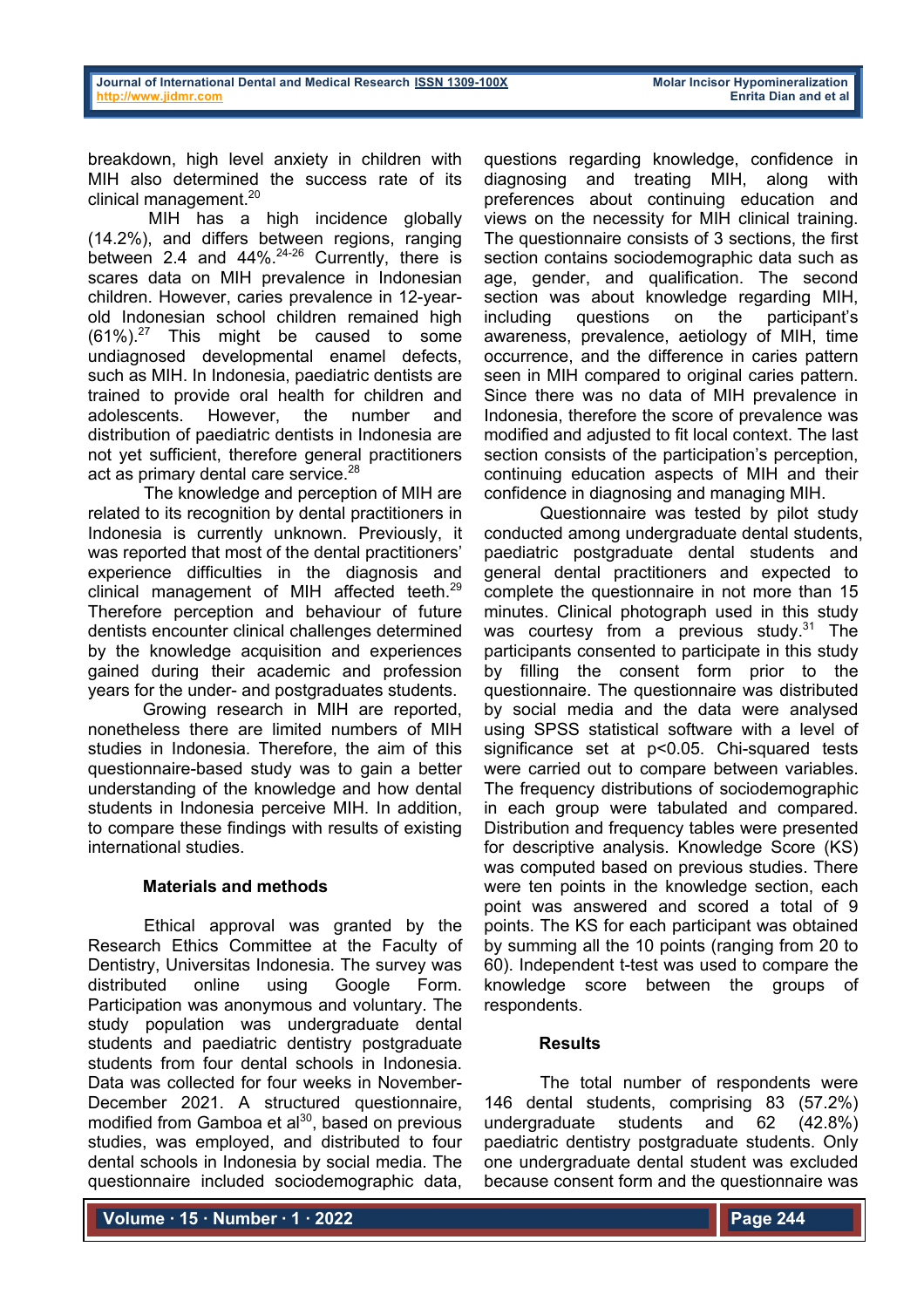not properly filled, leaving a total of 145 participants. Most of the respondents were females 116 (79.5%) with the mean age of undergraduate and postgraduate students were 23.1+1.4 and 30.9+4.5, respectively.

The mean KS for all respondents was 47.7+6.8 ranging from 26–60 (Table 1). There was a statistically significant difference in KS between undergraduate and postgraduate students (p<0.05), with KS 45.1+6.6 and 51.2+5.4, respectively. Postgraduate students have higher knowledge about MIH. Both undergraduate and postgraduate students were mostly aware that MIH is a developmental defect that is different from hypoplasia and fluorosis. From all respondents, 46.2% (n=62) knew that there was no data available regarding prevalence of MIH in Indonesia. Results regarding knowledge about aetiology of MIH showed that chronic medical conditions and acute medical conditions affecting mother and child were the only factors that had significant difference between two groups.

Both undergraduate and postgraduate students had varied opinions regarding time or period the insult leading to MIH occurred. One third of undergraduate students and 24.2% (n=15) of postgraduate students considered the insult leading to MIH happened during pregnancy, while 27.4% (n=17) postgraduate students and 16.9% (n=14) undergraduate students stated that the insult happened occurs during pregnancy to 1<sup>st</sup> year of life. Further, 24.2% (n=15) of postgraduate students and 16.9% (n=14) of undergraduate students thought the insult occurs during pregnancy to the 3rd year of life. There were statistically significant differences between undergraduate and postgraduate students regarding the knowledge that the pattern of caries related to MIH is different from the classical caries pattern (p<0.05). Most postgraduate students agreed that the caries pattern related to MIH is different to classic caries pattern, while only 42.2% (n=35) agree on that term.

Perception and continuing education aspects for both undergraduate and postgraduate students regarding MIH are presented in table 2. There were significant differences regarding the confidence for diagnosing MIH between two groups (p<0.05). More than half of postgraduate students (n=35, 56.4%) feel confident and very confident, while

only 27.7% (n=23) of undergraduate students feel confident and very confident in diagnosing MIH. Over half of postgraduate students (n=35, 56.5%) felt confident in treating MIH, but only 32.5% (n=27) of undergraduate students felt confident and very confident. Almost all postgraduate students received information on MIH. On the other hand, only 68.7% (n=57) undergraduate students received the information (p<0.05). Majorities of undergraduate and postgraduate students would like to have further training regarding diagnosis, aetiology, and treatment of MIH teeth.

# **Discussion**

This study is the first study conducted to learn about knowledge and perceptions regarding MIH among dental students in Indonesia. Even though this study may not represent overall Indonesian dental students, the findings of the current study provided a baseline data with regard to knowledge and perception of MIH in Indonesia. This study highlighted the knowledge gap that needs to be focused to improve any information about diagnosis, aetiology, and management of MIH in Indonesia. Significant difference in knowledge between undergraduate and postgraduate students was reported in this study. Postgraduate students had better knowledge about caries patterns related to MIH compared to undergraduate students.

Prevalence of MIH in the world varies between each country and region.<sup>25</sup> It was difficult to compare the results of epidemiologic studies in the past because various diagnostic index criteria, unstandardized methods, and different age groups was used.<sup>2,26</sup> Recent studies used diagnostic criteria indexes published by European Academy of Paediatric Dentistry

with standardized aged groups.<sup>2,24</sup> Most of the data were collected in European countries, and only a few data from Asia. Unfortunately, the MIH prevalence in Southeast Asia is only available from Singapore, Thailand and Malaysia.<sup>32-34</sup> There was no data yet on the prevalence of MIH in Indonesia. This reflected on the answer about the knowledge of prevalence from both undergraduate and postgraduate students. In addition, there is a need for further study to analyse the prevalence of MIH and its severity in Indonesia.

The knowledge about MIH in postgraduate

**Volume ∙ 15 ∙ Number ∙ 1 ∙ 2022**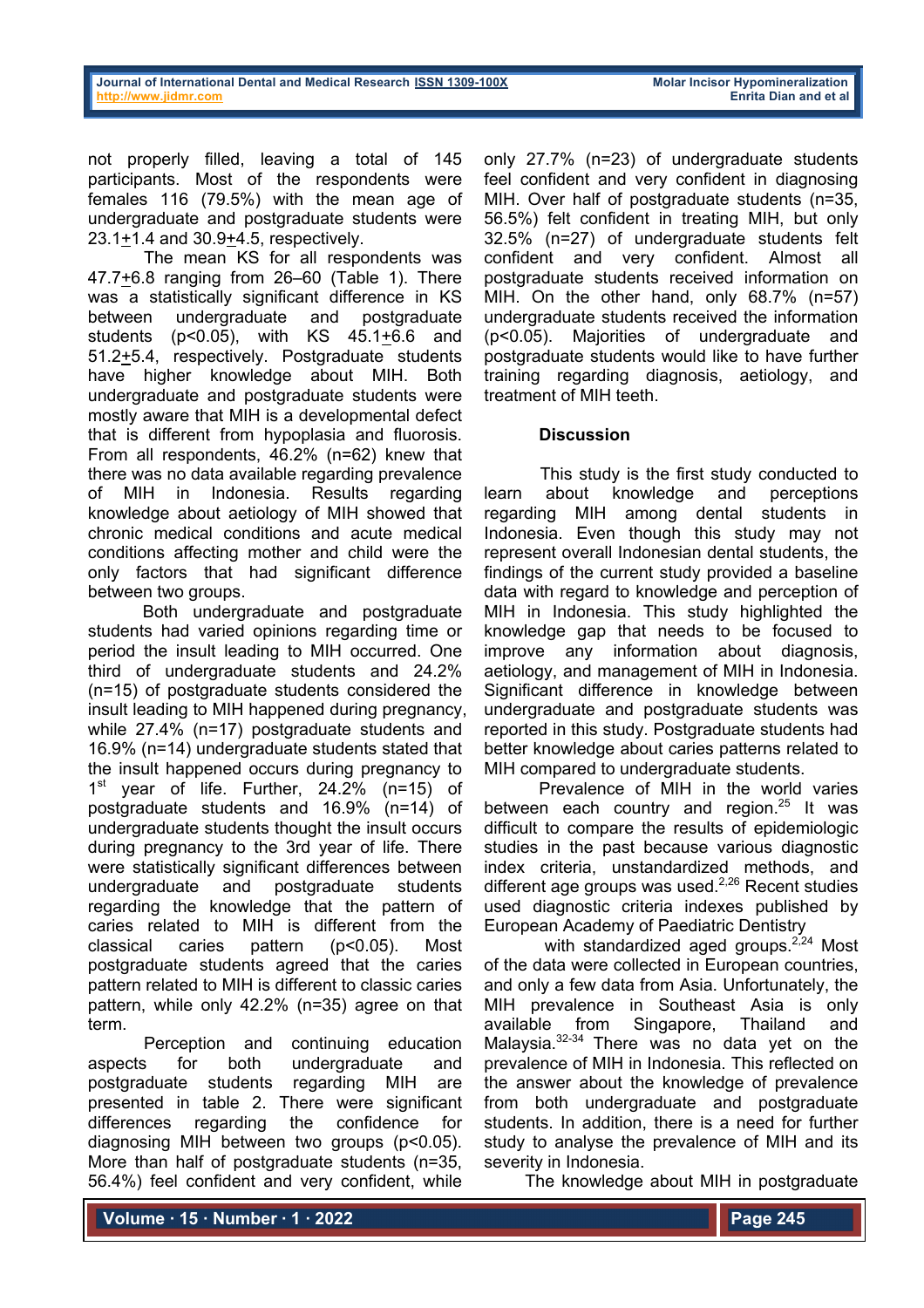students are significantly higher than undergraduate students. This reflects where postgraduate students received more information about MIH than undergraduate students. Almost all postgraduate students received information about MIH, while only 68.7% of undergraduate students received the information. One third of undergraduate students received information from dental journals and 24% from educational curriculum on campus. Postgraduate students received information about MIH from dental journals and from continuing education. This result was almost similar to the study results in Saudi Arabia.<sup>35</sup> Data from dental students in Switzerland shows 99% of students received information about MIH, 92% from lectures and  $35\%$  from lecture notes<sup>36</sup>, while in Indonesia only 43.5% received MIH lectures. This data shows that there is a need to put more information about MIH in the curriculum for dental students in Indonesia.

Regarding aetiology of MIH, both postgraduate and undergraduate students' responses reflect the assumption that MIH is caused by multifactorial factors and similar to previous studies.<sup>16,37</sup> Although aetiology of MIH still remains unclear, it was reported that genetic factors and chronic illness affecting mother and child play important roles in aetiology of MIH. $16,37-$ This study showed that genetic factors and chronic illness from mother and child were frequently selected by students in both groups. The same responses were also reported from studies in Switzerland and Hong Kong. 30,36 Genetic factors and acute medical conditions were frequently selected by respondents in Chiles while Australian respondents frequently selected chronic and acute medical conditions.<sup>41</sup> Studies in Saudi Arabia showed genetic factors and environmental contaminants were frequently selected by respondents. $^{35}$ 

Postgraduate students were more confident in diagnosing and treating MIH than undergraduate students. Confidence in diagnosing and treating MIH might be associated with information and training exposure. Similar result was reported by a previous study, where almost all paediatric dentistry trainees felt confident in diagnosing MIH.42

Postgraduate students were more exposed to information about MIH through dental journals and continuing education during their postgraduate training course. Lack of clinical

experience for undergraduate dental students in treating children might influence the confidence both in diagnosing and treating MIH. Similar results were reported from dental students in Switzerland showing almost all students were not confident and slightly confident in diagnosing MIH.<sup>36</sup> Other study reported over half of dental students were not prepared in diagnosing MIH.<sup>35</sup>

This study showed that both groups expressed the needs for further training in diagnosis, aetiology, and treatment of MIH. Similar results are reported in other countries.<sup>28-</sup> 30,35,43

 This study has some limitations; therefore, the results must be interpreted with caution. Selection bias might occur due to the low response rate, influencing the external validity in representing dental students in Indonesia. Further, this study used a self-administered questionnaire which was disseminated using social media. Response bias might occur due to the participants might only represent students who have already positive nature to the objective of this study, hence it might suggest possible overestimation of perception on MIH. Regardless of these limitations, the result of this study provides valuable information about current MIH knowledge and perception of Indonesian dental students since no prior survey has studied this topic in Indonesia. Additionally, there is a need for further studies to analyse MIH prevalence, severity, distribution, and the impact on quality of life in Indonesian children.

# **Conclusions**

Knowledge, and perception about MIH of undergraduate dental students in Indonesia needs to be improved. Undergraduate students have little exposure to MIH and are likely to have similar concerns upon commencement of dental practice. Diagnosis and management of MIH shall be included in the undergraduate curriculum to increase confidence of future dentists when confronted with such challenges.

# **Declaration of Interest**

The authors report no conflict of interest.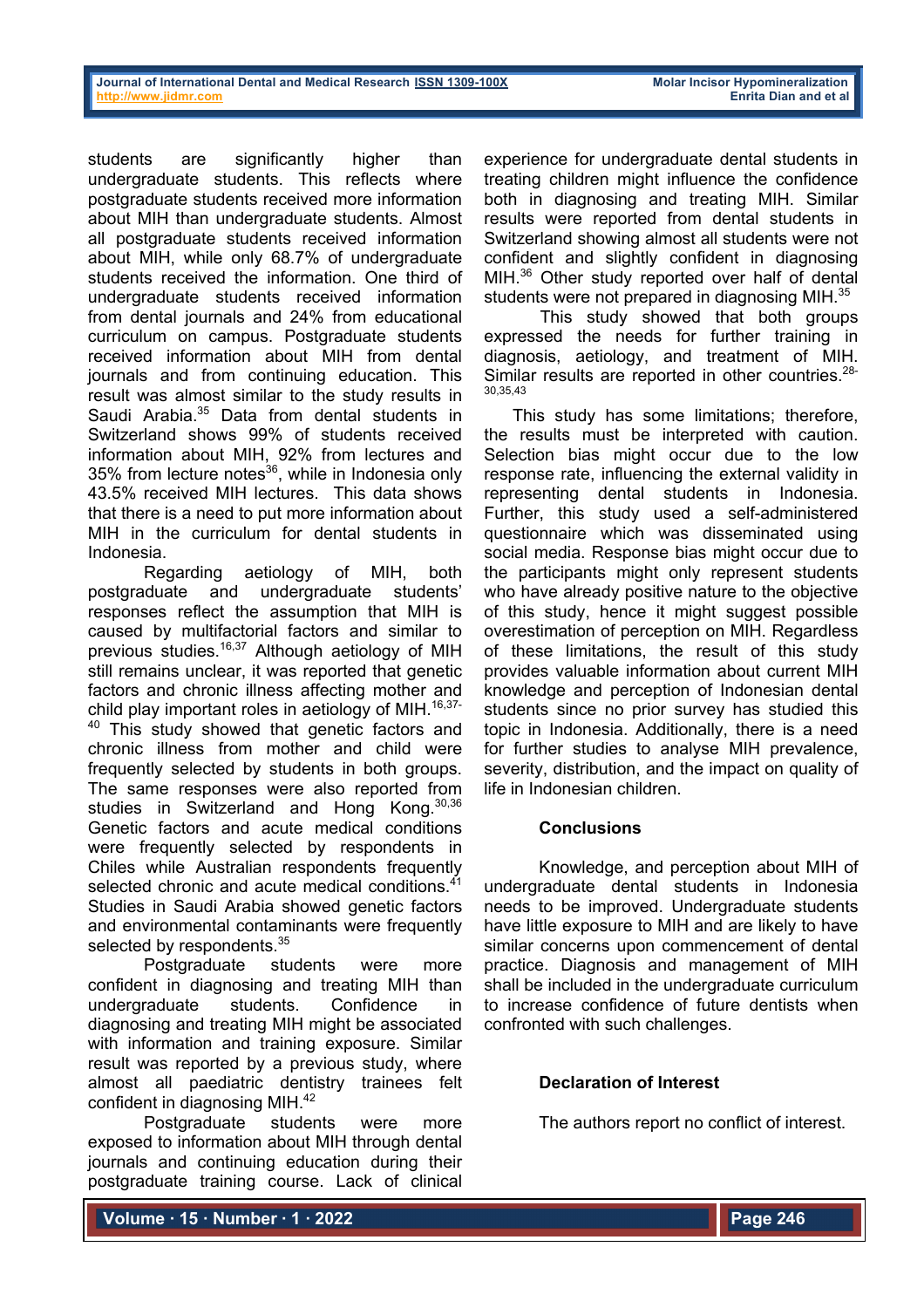| Knowledge questions                                                                                      | Knowledge<br><b>Scores</b> |             | Percentage distribution of<br>students answered 'YES' n (%) |                                        |            | p-value   |
|----------------------------------------------------------------------------------------------------------|----------------------------|-------------|-------------------------------------------------------------|----------------------------------------|------------|-----------|
|                                                                                                          | Yes                        | No          | All                                                         | Undergraduate Postgraduate<br>$n = 83$ | $n = 62$   |           |
| Have you been aware that MIH is a<br>developmental defect that differs<br>from fluorosis and hypoplasia? | 9                          | $\pmb{0}$   | 131 (90.3)                                                  | 72 (86.7)                              | 59 (95.2)  | 0.153     |
| How prevalent do you think MIH<br>might be in your community? (one<br>option chosen)                     |                            |             |                                                             |                                        |            |           |
| $< 5\%$                                                                                                  | 0                          | ۸           | 24 (16.6)                                                   | 18(21.7)                               | 6(9.7)     | $0.005*$  |
| 5-10%                                                                                                    | 1                          | ۸           | 27(18.6)                                                    | 17(20.5)                               | 10(16.1)   |           |
| 10-20%                                                                                                   | 1                          | ۸           | 13(9.0)                                                     | 6(7.2)                                 | 7(11.3)    |           |
| >20%                                                                                                     | 1                          | ۸           | 14(9.7)                                                     | 2(2.4)                                 | 12 (19.4)  |           |
| No data in Indonesia                                                                                     | 6                          | ٨           | 67 (46.2)                                                   | 40 (48.2)                              | 27 (43.5)  |           |
| Do you think they are involved in<br>the aetiology of MIH?                                               |                            |             |                                                             |                                        |            |           |
| Genetic factors                                                                                          | 5                          | 4           | 122(84.1)                                                   | 69 (83.1)                              | 53 (85.5)  | 0.878     |
| Environmental contaminants                                                                               | 5                          | 4           | 108 (74.5)                                                  | 59 (71.1)                              | 49 (79.0)  | 0.372     |
| Chronic medical conditions                                                                               | 6                          | 3           | 124 (85.5)                                                  | 64 (77.1)                              |            |           |
| affecting mother and child                                                                               |                            |             |                                                             |                                        | 60 (96.8)  | $0.002*$  |
| Acute medical conditions                                                                                 | 6                          | 3           | 102 (70.3)                                                  | 50 (60.2)                              | 52 (83.9)  | $0.004*$  |
| affecting mother or child                                                                                |                            |             |                                                             |                                        |            |           |
| Antibiotics or medications                                                                               | 5                          | 4           | 103 (71.0)                                                  | 54(65.1)                               | 49 (79.0)  | 0.099     |
| Fluoride exposure                                                                                        | 1                          | 8           | 62 (42.8)                                                   | 39 (47.0)                              | 23(37.1)   | 0.307     |
| What period do you think the insult<br>occurs? (one option chosen)                                       |                            |             |                                                             |                                        |            |           |
| During pregnancy                                                                                         | 1                          | ٨           | 45 (31.0)                                                   | 30(36.1)                               | 15(24.2)   | 0.151     |
| 1st year of life                                                                                         | 3                          | ۸           | 21(14.5)                                                    | 11(13.3)                               | 10(16.1)   |           |
| 3rd year of life                                                                                         | 0                          | ۸           | 19 (13.1)                                                   | 14 (16.9)                              | 5(8.1)     |           |
| Pregnancy to 1st year of life                                                                            | 3                          | ٨           | 31(21.4)                                                    | 14 (16.9)                              | 17(27.4)   |           |
| Pregnancy to 3rd year of life                                                                            | $\overline{2}$             | ۸           | 29 (20.0)                                                   | 14 (16.9)                              | 15(24.2)   |           |
| Do you think the pattern of caries<br>related to MIH is different from the<br>classical caries pattern?  |                            | $\mathbf 1$ | 90(62.1)                                                    | 35 (42.2)                              | 55 (88.7)  | $0.000*$  |
| Mean Knowledge Score (SD)                                                                                |                            |             | 47.7 (6.8)                                                  | 45.16 (6.6)                            | 51.26(5.4) | $0.000**$ |
| Ranges                                                                                                   | <b>Min 20</b>              | Max 60      | $26 - 60$                                                   | $26 - 60$                              | $41 - 60$  |           |
| <b>Total Sample</b>                                                                                      |                            |             | 145                                                         | 83                                     | 62         |           |

**Table 1.** Percentage distribution of Molar Incisor Hypomineralization (MIH) knowledge scores of undergraduate and postgraduate students in Indonesia.

^ Answer "No" does not apply as it was analysed as a single choice question

\* Pearson's chi-square test (p<0.05)

# Fisher's exact test (p<0.05)

\*\* Independent sample t-test (p<0.05)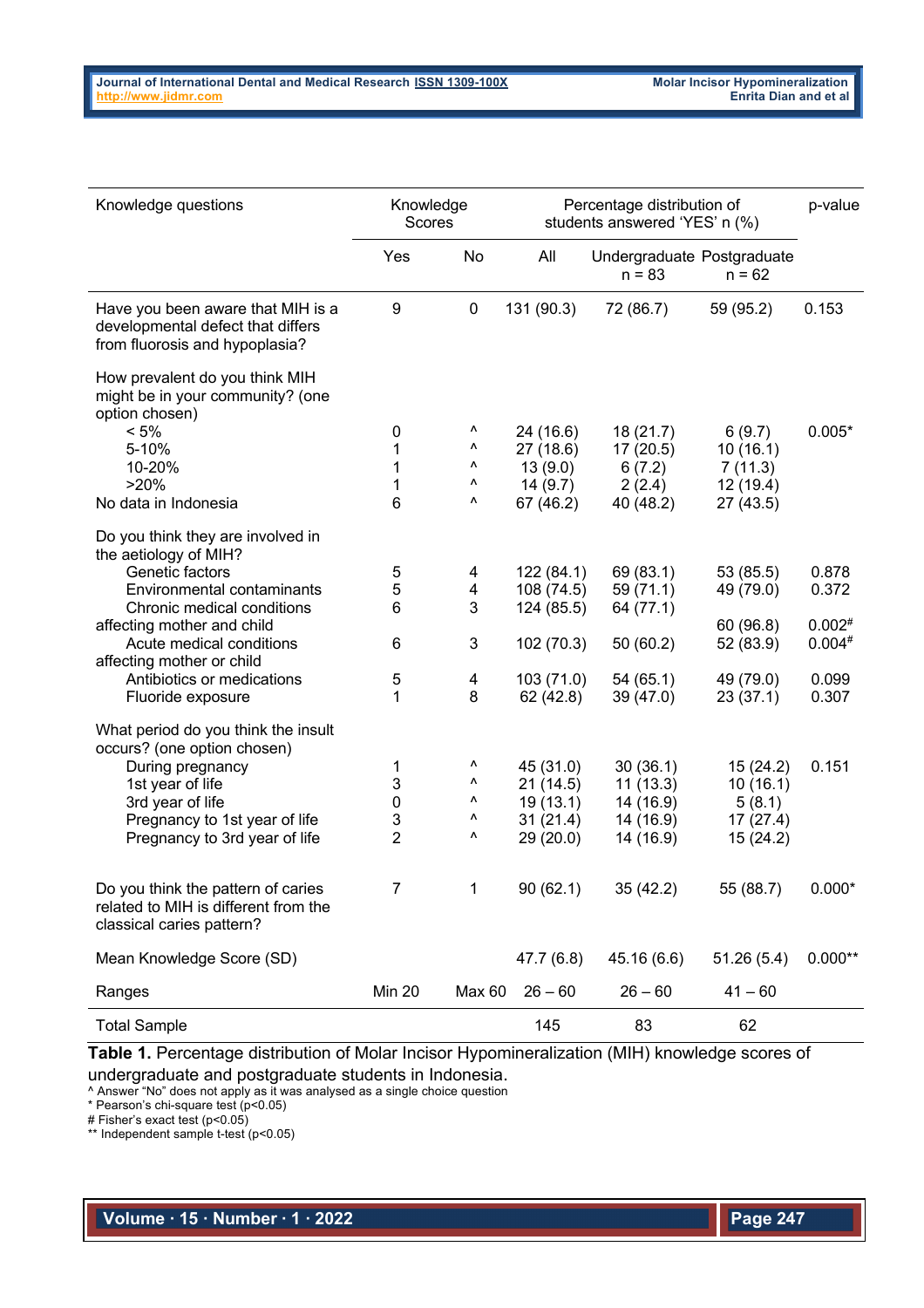| Questions                                                                                                           | All                                                  | Undergraduate                                    | Postgraduate                                    | p-value                          |
|---------------------------------------------------------------------------------------------------------------------|------------------------------------------------------|--------------------------------------------------|-------------------------------------------------|----------------------------------|
| How do you feel about diagnosing MIH?<br>Very confident<br>Confident<br>Unconfident<br>Very unconfident             | 3(2.1)<br>55 (37.9)<br>77 (53.1)<br>10(6.9)          | 2(2.4)<br>21(25.3)<br>51(61.4)<br>9(10.8)        | 1(1.6)<br>34(54.8)<br>26 (41.9)<br>1(1.6)       | $0.002*$                         |
| How do you feel about treating MIH?<br>Very confident<br>Confident<br>Unconfident<br>Very unconfident               | 1(0.7)<br>61(42.1)<br>69 (47.6)<br>14(9.7)           | 1(1.2)<br>26(31.3)<br>44 (53.0)<br>12(14.5)      | 0(0.00)<br>35(56.5)<br>25(40.3)<br>2(3.2)       | $0.008*$                         |
| Are you receiving any information on MIH?<br>(YES)                                                                  | 118 (81.4)                                           | 57 (68.7)                                        | 61 (98.4)                                       | $0.000^{#}$                      |
| Would you like further training regarding<br>tooth hypomineralization? (Yes)<br>Diagnosis<br>Aetiology<br>Treatment | 140 (96.6)<br>138 (95.2)<br>130 (89.7)<br>138 (95.2) | 79 (95.2)<br>77 (92.8)<br>73 (88.0)<br>77 (92.8) | 61(98.4)<br>61 (98.4)<br>57 (91.9)<br>61 (98.4) | 0.393<br>0.239<br>0.614<br>0.239 |

**Table 2.** Perceptions and continuing education aspects of dental students regarding MIH.

\* Pearson's chi-square test (p<0.05)

# Continuity correction test (p<0.05)

### **References**

- 1. Weerheijm K, Duggal M, Mejare I, et al. Judgement criteria for Molar Incisor Hypomineralisation (MIH) in epidemiologic studies- a summary of the European meeting on MIH held in Athens, 2003. Eur J Paediatr Dent. 2003;3:110-113.
- 2. Elfrink ME, Ghanim A, Manton DJ, Weerheijm KL. Standardised studies on Molar Incisor Hypomineralisation (MIH) and Hypomineralised Second Primary Molars (HSPM): a need. Eur Arch Paediatr Dent. 2015;16(3):247-255.
- 3. Elfrink ME, ten Cate JM, Jaddoe VW, Hofman A, Moll HA, Veerkamp JS. Deciduous molar hypomineralization and molar incisor hypomineralization. J Dent Res. 2012;91(6):551-555.
- 4. Negre-Barber A, Montiel-Company JM, Boronat-Catala M, Catala-Pizarro M, Almerich-Silla JM. Hypomineralized Second Primary Molars as Predictor of Molar Incisor Hypomineralization. Sci Rep. 2016;6:31929.
- 5. Jeremias F, Koruyucu M, Kuchler EC, et al. Genes expressed in dental enamel development are associated with molar-incisor hypomineralization. Arch Oral Biol. 2013;58(10):1434-1442.
- 6. Kuhnisch J, Thiering E, Heitmuller D, et al. Genome-wide association study (GWAS) for molar-incisor hypomineralization (MIH). Clin Oral Investig. 2014;18(2):677-682.
- 7. Jeremias F, Pierri RA, Souza JF, et al. Family-Based Genetic Association for Molar-Incisor Hypomineralization. Caries Res. 2016;50(3):310-318.
- 8. Bussaneli D, Restrepo M, Fragelli C, et al. Genes Regulating Immune Response and Amelogenesis Interact in Increasing the Susceptibility to Molar-Incisor Hypomineralization. Caries Res. 2018;53(2):217-227.
- 9. Garot E, Denis A, Delbos Y, Manton D, Silva M, Rouas P. Are hypomineralised lesions on second primary molars (HSPM) a predictive sign of molar incisor hypomineralisation (MIH)? A systematic review and a meta-analysis. J Dent. 2018;72:8-13.
- 10. Teixeira R, Andrade NS, Queiroz LCC, et al. Exploring the association between genetic and environmental factors and

molar incisor hypomineralization: evidence from a twin study. Int J Paediatr Dent. 2018;28(2):198-206.

- 11. Vieira AR. On the genetics contribution to molar incisor hypomineralization. Int J Paediatr Dent. 2019;29(1):2-3.
- 12. Beentjes VEVM, Weerheijm K, Groen H. Factors involved in the aetiology of Molar-Incisor Hypomineralisation (MIH). Eur J Paediatr Dent. 2002;3(1):9-13.
- 13. Crombie F, Manton D, Weerheijm K, Kilpatrick N. Molar incisor hypomineralization: a survey of members of the Australian and New Zealand Society of Paediatric Dentistry. Aust Dent J. 2008;53:160-166.
- 14. Alaluusua S. Aetiology of Molar-Incisor Hypomineralisation: A systematic review. Eur Arch Paed Dent. 2010;11(2):53-58.
- 15. Jankovic S, Ivanovic M, Davidovic B, Lecic J. Aetiological factors of molar incisor hypomineralization. Stom Glass Srb. 2013;60(2):69-75.
- 16. Fatturi AL, Wambier LM, Chibinski AC, et al. A systematic review and meta-analysis of systemic exposure associated with molar incisor hypomineralization. Community Dent Oral Epidemiol. 2019:1-9.
- 17. Padmanabhan V, Rehman M, Osama R, Anas R. Molar Incisor Hypomineralization Prevalence in Arab Children in UAE and its Association with Risk Factors- A Cross Sectional Study. J Int Dent Med Res. 2021;14(3):1100-1106.
- 18. Ghanim A, Elfrink M, Weerheijm K, Marino R, Manton D. A practical method for use in epidemiological studies on enamel hypomineralisation. Eur Arch Paediatr Dent. 2015;16(3):235-  $246$
- 19. Vieira AR, Manton DJ. On the Variable Clinical Presentation of Molar-Incisor Hypomineralization. Caries Res. 2019;53(4):482- 488.
- 20. Bekes K, Weerheijm K. Diagnosis, Classifications and Treatment Strategies of MIH-Affected Teeth. In: Bekes K, ed. Molar Incisor Hypomineralization. A Clinical Guide to Diagnosis and Treatment. Cham, Switzerland: Springer Nature Switzerland AG; 2020:47-58.

**Volume ∙ 15 ∙ Number ∙ 1 ∙ 2022**